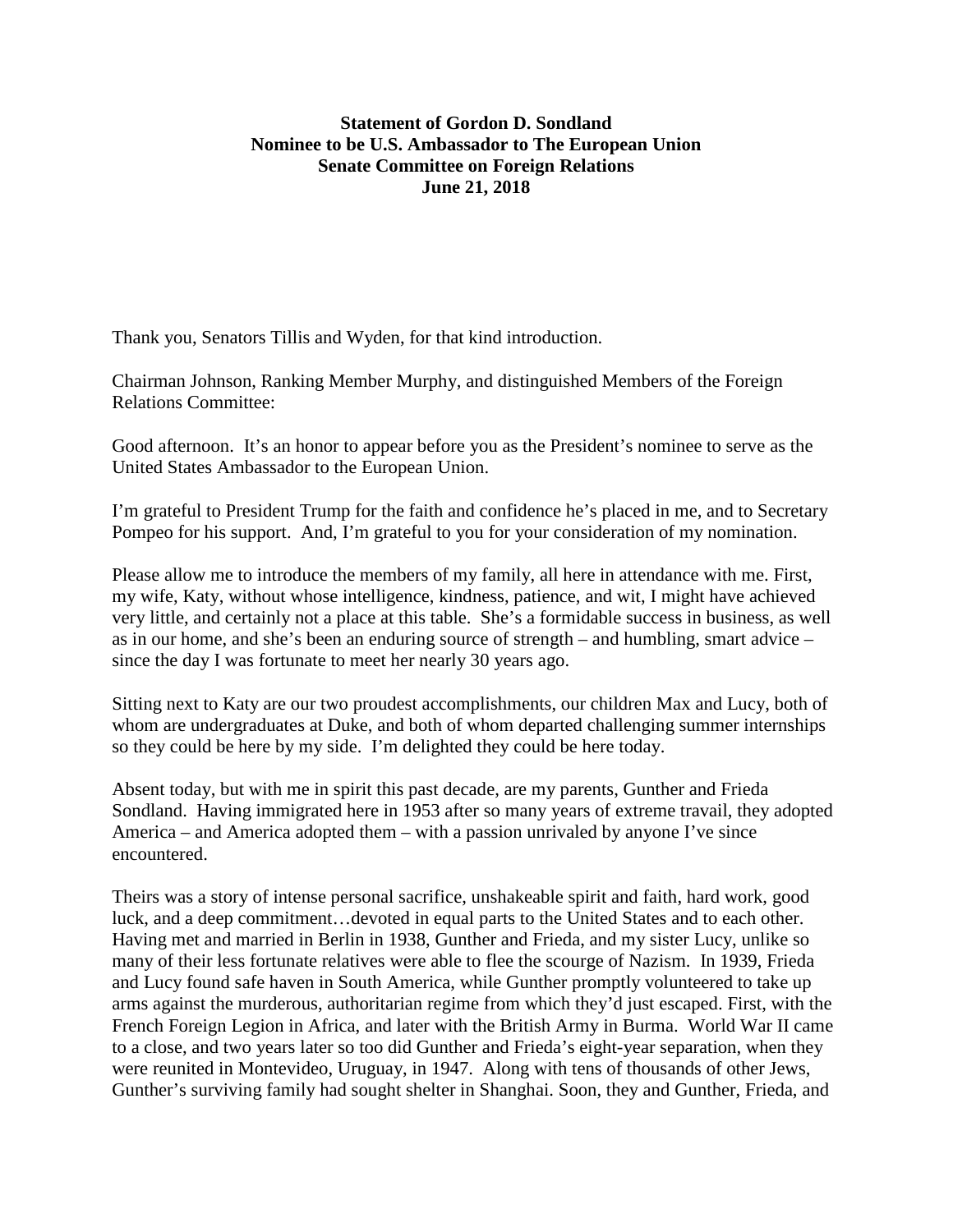my sister Lucy found fortunate, permanent refuge in Seattle, Washington, on the Northwestern edge of our great country.

Here, they raised their two children, including me, the first of my family ever to claim naturalborn citizenship in the United States. Here, they embarked on their own unique American dream, as proud American citizens, eventually starting and running a small successful drycleaning business for the next thirty years. Here, they labored, loved, made many friends and had a positive impact on their community. Here, they never ceased being grateful to the country that had given them hope, safety, and a new beginning. Gunther and Frieda fought hard for their American citizenship. They cherished it. They nurtured it. And, they marinated me and my sister Lucy in it. They bequeathed to us neither riches nor property, but something much more treasured: an abiding respect for industry, determination, and self-sufficiency; a deep love of God, family, and country – this country in particular; faith in the rule of law; and, finally, the certainty that self-governance is essential to happiness, prosperity and true liberty.

Denied so many of these for so long, Gunther and Frieda embraced these American values with fervor. If confirmed, everything I say and do will be in advancement of American interests, and these principles, first and foremost. They are certainly the principles that have guided me throughout my life. Most of them, of course, comprise the foundational Western principles that undergird the US/EU relationship that has endured since 1951.

Between us, the United States and the EU member nations wield the largest economic and military power in the world, dominate global trade, and lead the way in international political developments. It is why our unique relationship with Europe must only be strengthened and protected.

As President Trump said last year in his Warsaw speech establishing the preservation of the West as his primary foreign policy goal in Europe, "there is nothing like this community of nations. The world has never known anything like it. We must have the desire and the courage to preserve it in the face of those who would subvert and destroy it."

As you know better than most, there are many challenges that confront us – trade, security, the migrant crisis, Brexit, and the disposition of the JCPOA very much at the forefront - but no one should doubt that the EU has an essential role in perpetuating our shared values of freedom, peace and prosperity across Europe, and around the world. To the benefit of our European friends, but also to a vast swath of the American people, the \$5.5 trillion in annual commerce we share is just one compelling testament to that.

Finally, while much has been said about the tensions that currently exist within the U.S.-EU partnership, it's important to remember that historically, these ups and downs, these instances of public posturing, have been the norm. That's just the nature of complicated relationships. While it won't always be easy, our shared goals and values will triumph over our differences.

Beyond even my Frieda and Gunther education, I believe my professional experience of the last several decades has been instrumental in preparing me to lead the U.S. Mission at the EU, should you confirm my nomination.